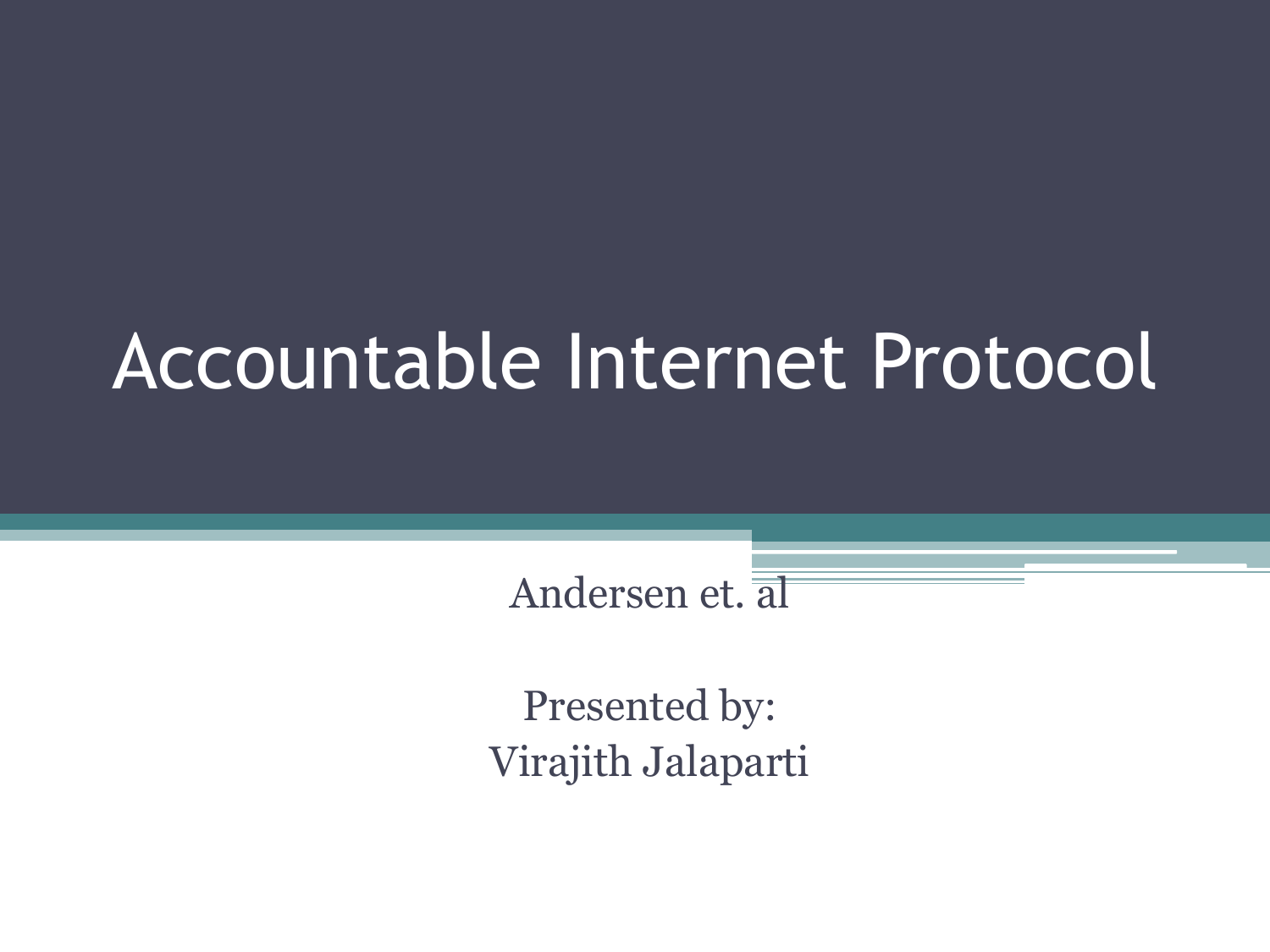# Securing the Internet

- S-BGP, so-BGP, PG-BGP, StopIt, Listen & Whisper…
- Fundamental Problem
	- No Accountability
- Use CRYPTO!!!
	- source spoofing
	- DOS
	- route hijacking
	- route forgery
- Can we do this without loosing aggregation?
- How can we get anonymity?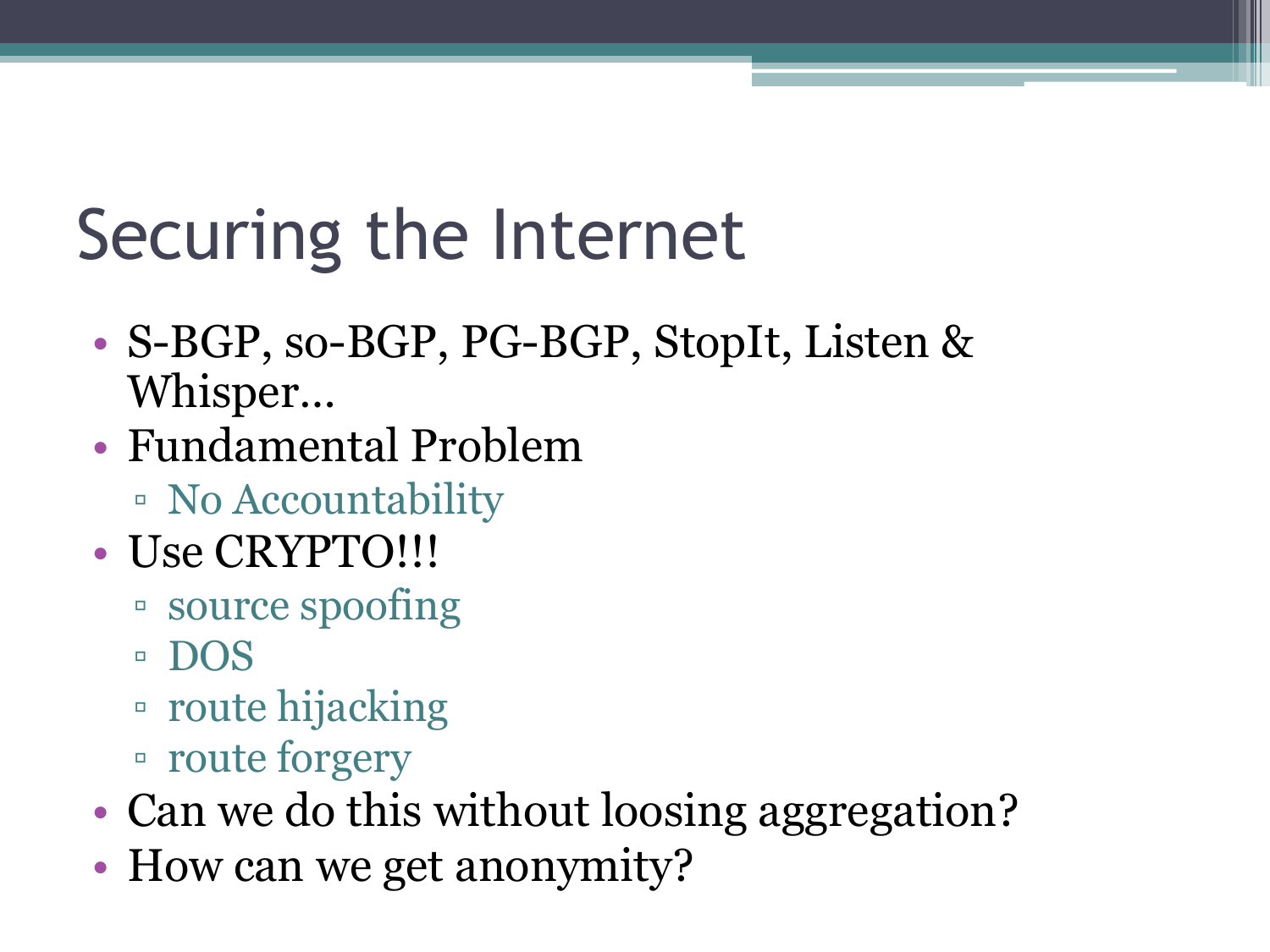#### AIP

- Self-certifying addresses
- Use my public key as my address
- How to scale to size of Internet?
	- Network identifier
		- Accountability Domains (ADs)
	- End Host Identifier
- AD : EID : iface
- Other ways?
	- DHT of mapping from addresses to keys?
- EID associated with user rather than host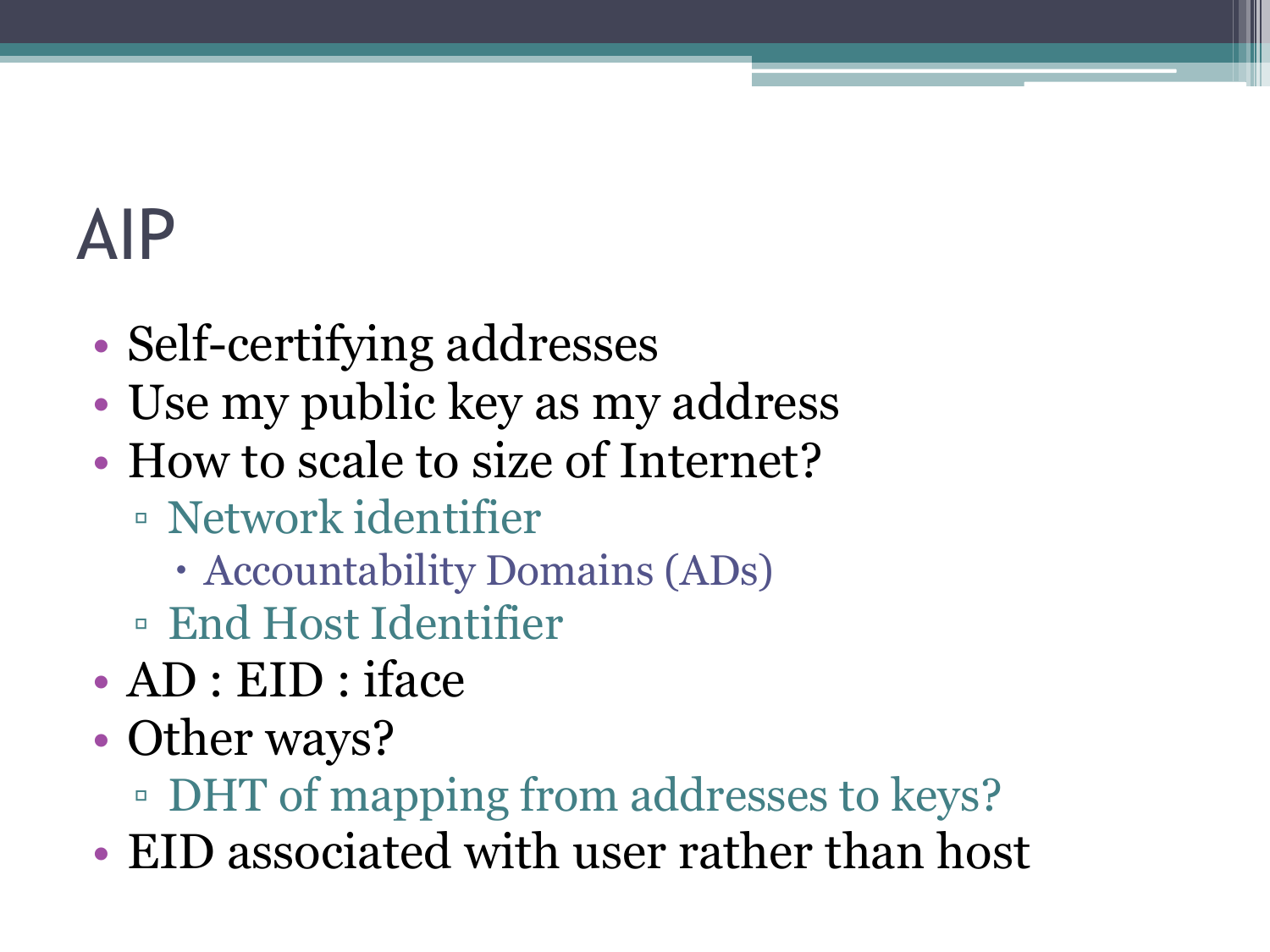#### AIP

#### • stack of src and dest AD's

| Crypto vers | Public key hash | Interface |
|-------------|-----------------|-----------|
| (8)         | (144)           | (8)       |

Figure 1: The structure of an AIP address. For AD addresses, the interface bits are set to zero.

| Vers<br>(4)                                                                       | standard IP headers                     |                       |     |                         |                 |  |  |  |
|-----------------------------------------------------------------------------------|-----------------------------------------|-----------------------|-----|-------------------------|-----------------|--|--|--|
|                                                                                   |                                         | random pkt id<br>(32) | (4) | #dests next-<br>dest(4) | $#$ srcs<br>(4) |  |  |  |
|                                                                                   | Source EID (160 bits)                   |                       |     |                         |                 |  |  |  |
|                                                                                   | Source AD (top-level) (160 bits)        |                       |     |                         |                 |  |  |  |
|                                                                                   | Dest EID (160 bits)                     |                       |     |                         |                 |  |  |  |
|                                                                                   | Dest AD (next hop) $(160 \text{ bits})$ |                       |     |                         |                 |  |  |  |
| Dest AD stack $(N*160 \text{ bits})$<br>Source AD stack (M <sup>*</sup> 160 bits) |                                         |                       |     |                         |                 |  |  |  |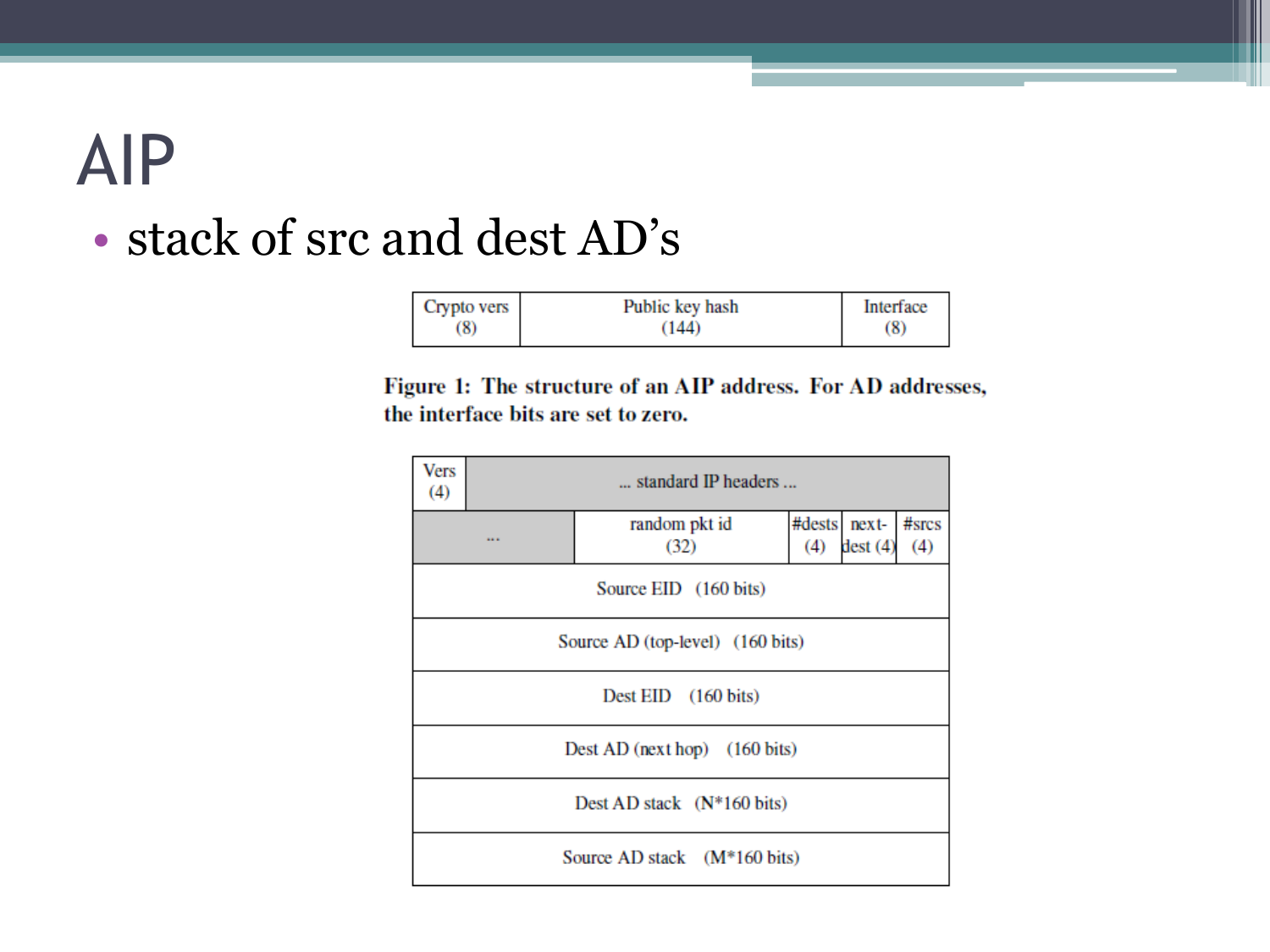# Routing

- Inter-domain
	- At AD level rather than AS level
		- Practical? Contracts between ASes
- Intra-domain
	- Use EIDs
	- Probably lots of entries in tables?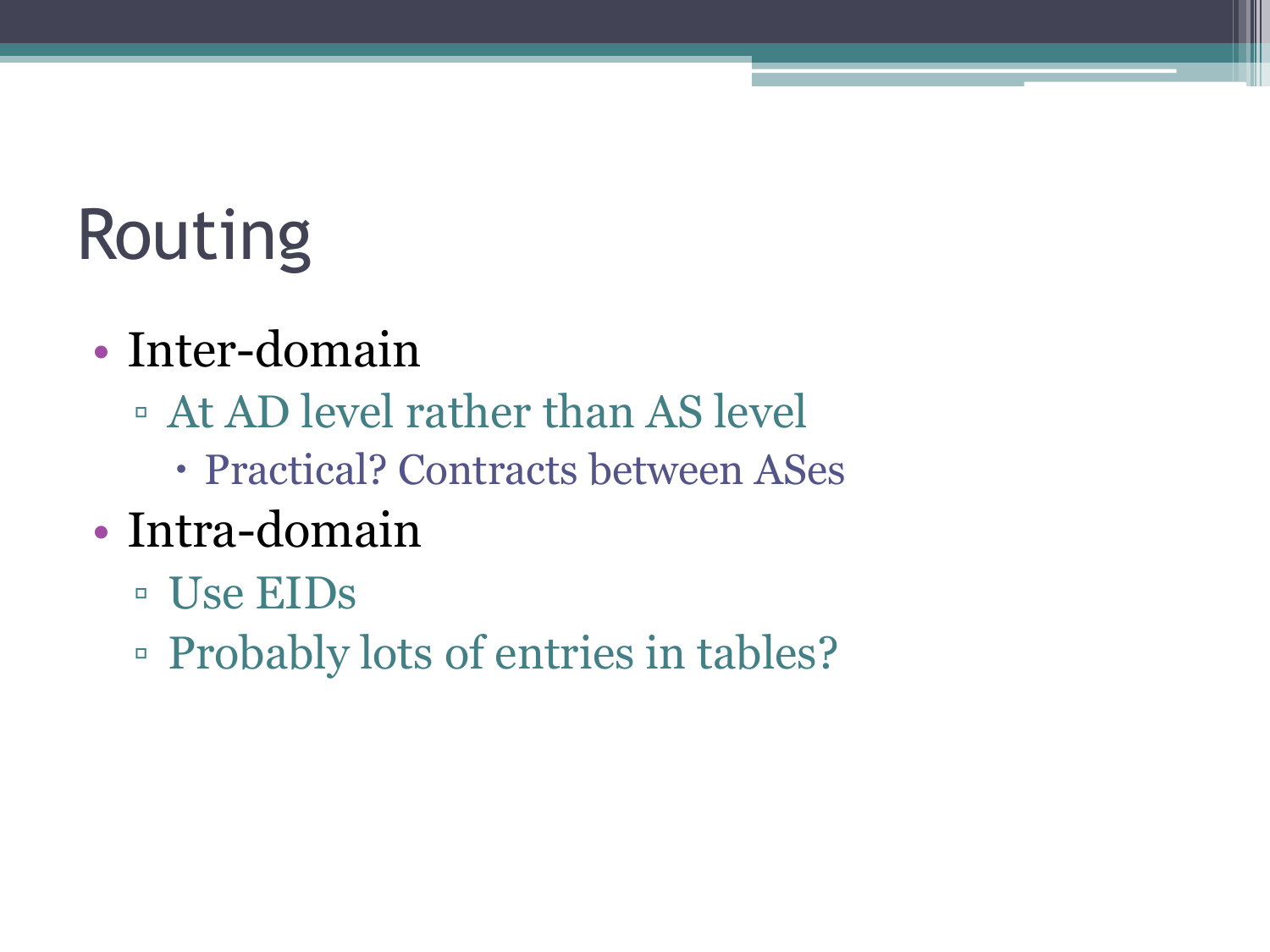# Source Spoofing

• First hop router verifies



• Should be done at switch level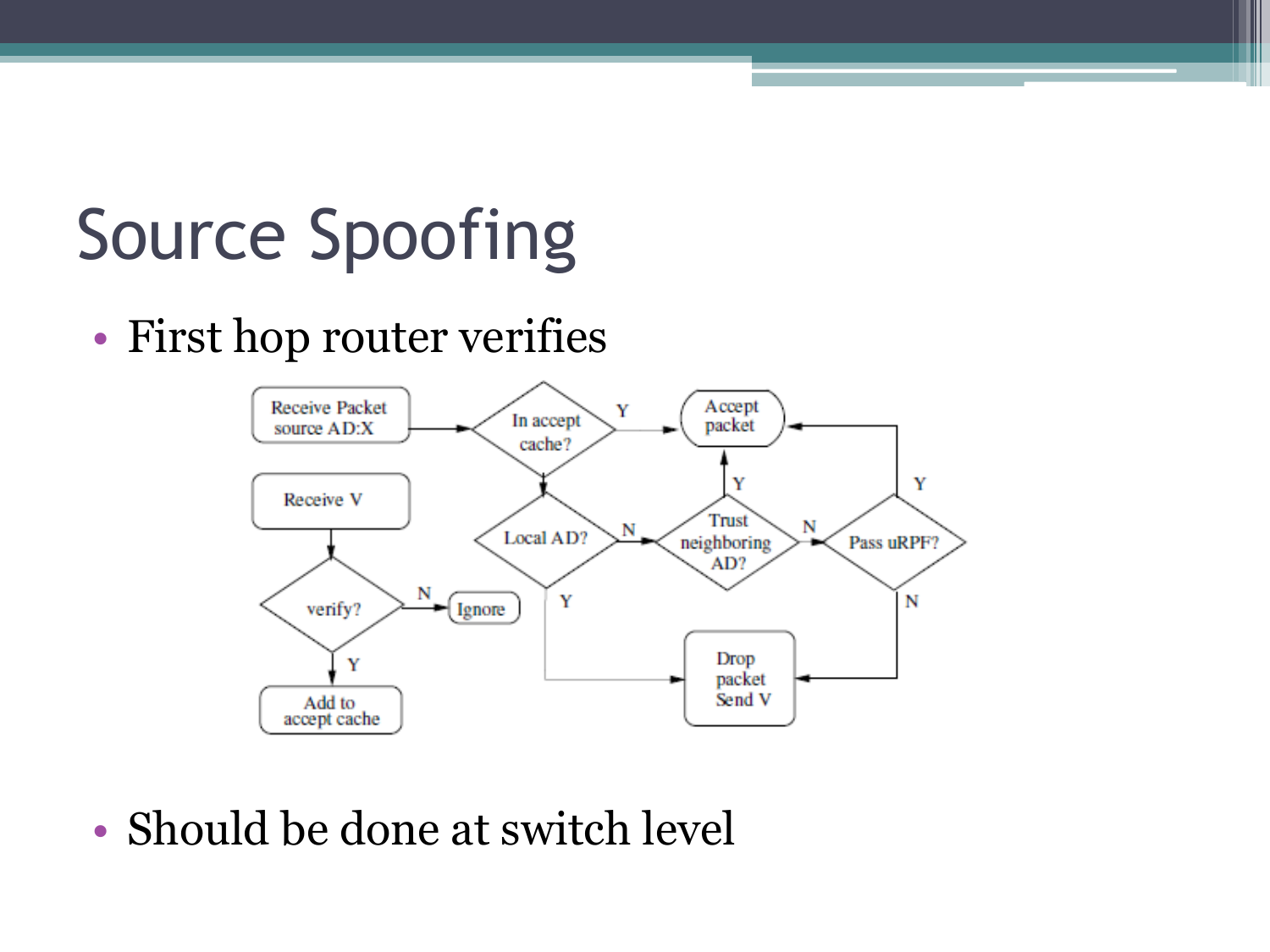# Source Spoofing

Let:  $=$  Per-router secret, rotated once per minute rs  $HMAC_{\text{keV}} \langle M \rangle$ Message authentication code of M  $=$  $H \langle P \rangle$  $=$  Hash of P  $\text{iface} = \text{Interface on which packet arrived}$ Source  $S_{AD}$ :  $S_{EID} \rightarrow$  Dest  $D_{AD}$ :  $D_{EID}$ Packet P. Router  $R1 \rightarrow$  Source: Verification packet  $V =$  $HMAC_{rs} \langle S_{AD} : S_{EID} \rightarrow D_{AD} : D_{EID}, H \langle P \rangle$ , iface) Source  $\rightarrow$  R1:  $\left\{\text{accept}, K_{S_{EID}}, V\right\}_{K_{S_{EID}}^{-1}}$ 

- Is this sufficient?
	- What happens after verification is passed?
	- First packet is a TCP-SYN, replay possible use a nonce
	- Explicit tear down of connection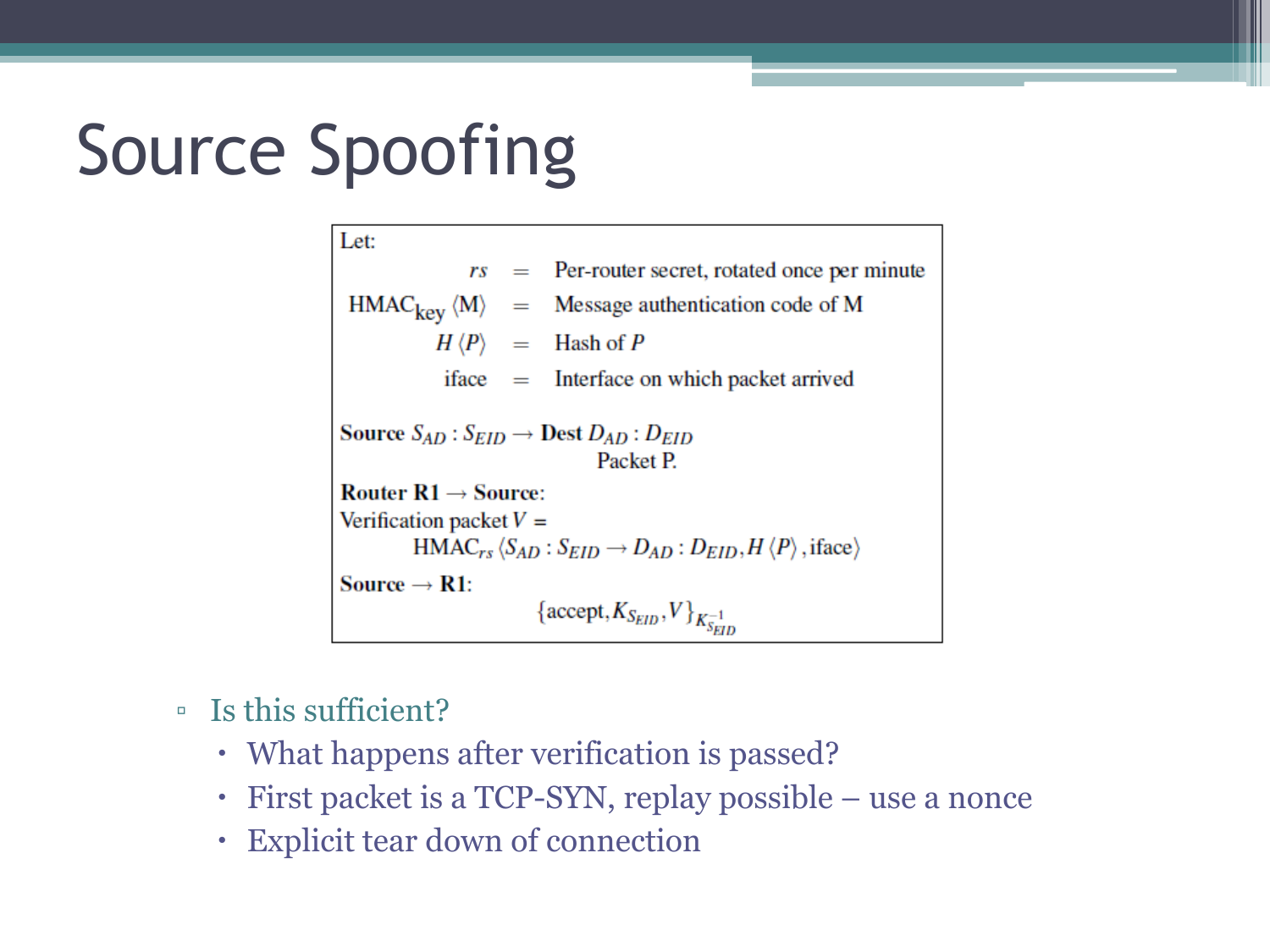# Inter-domain verification

- $B \rightarrow A$ 
	- A trusts B
	- uRPF check
	- Send a verification packet
- Border routers verify src addresses and add to *accept cache*
	- Wildcard AD:\* to bound number of entries
	- can be exploited, it the checks in src AD does not perform proper checks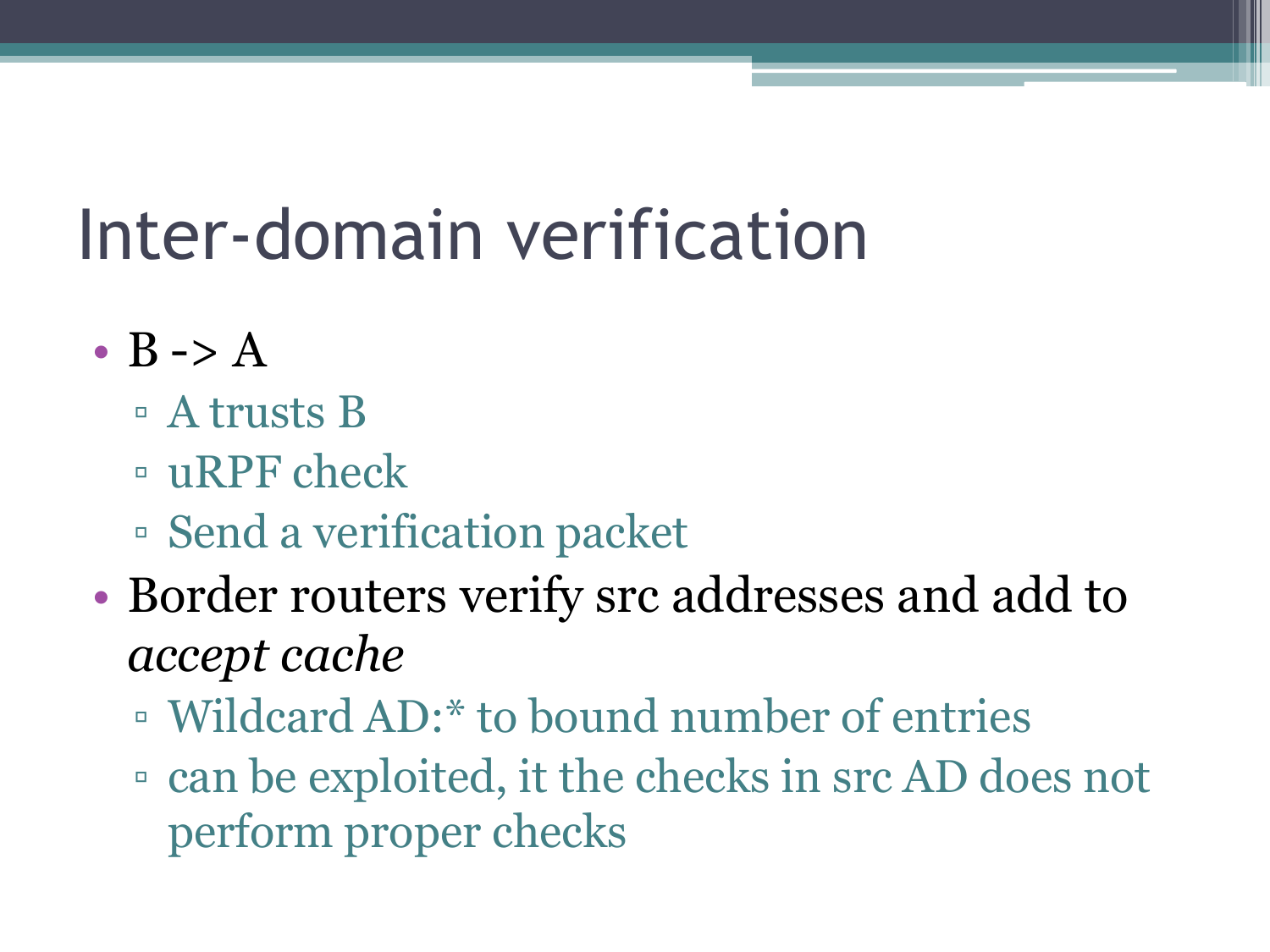# Minting of addresses

- Start connections with arbitrary EID
- Easy
- Solution
	- Limit number of EIDs per
		- interface on switches/routers
		- AD
- Is this sufficient?
- Cant prevent a DOS using minting ▫ Using Bots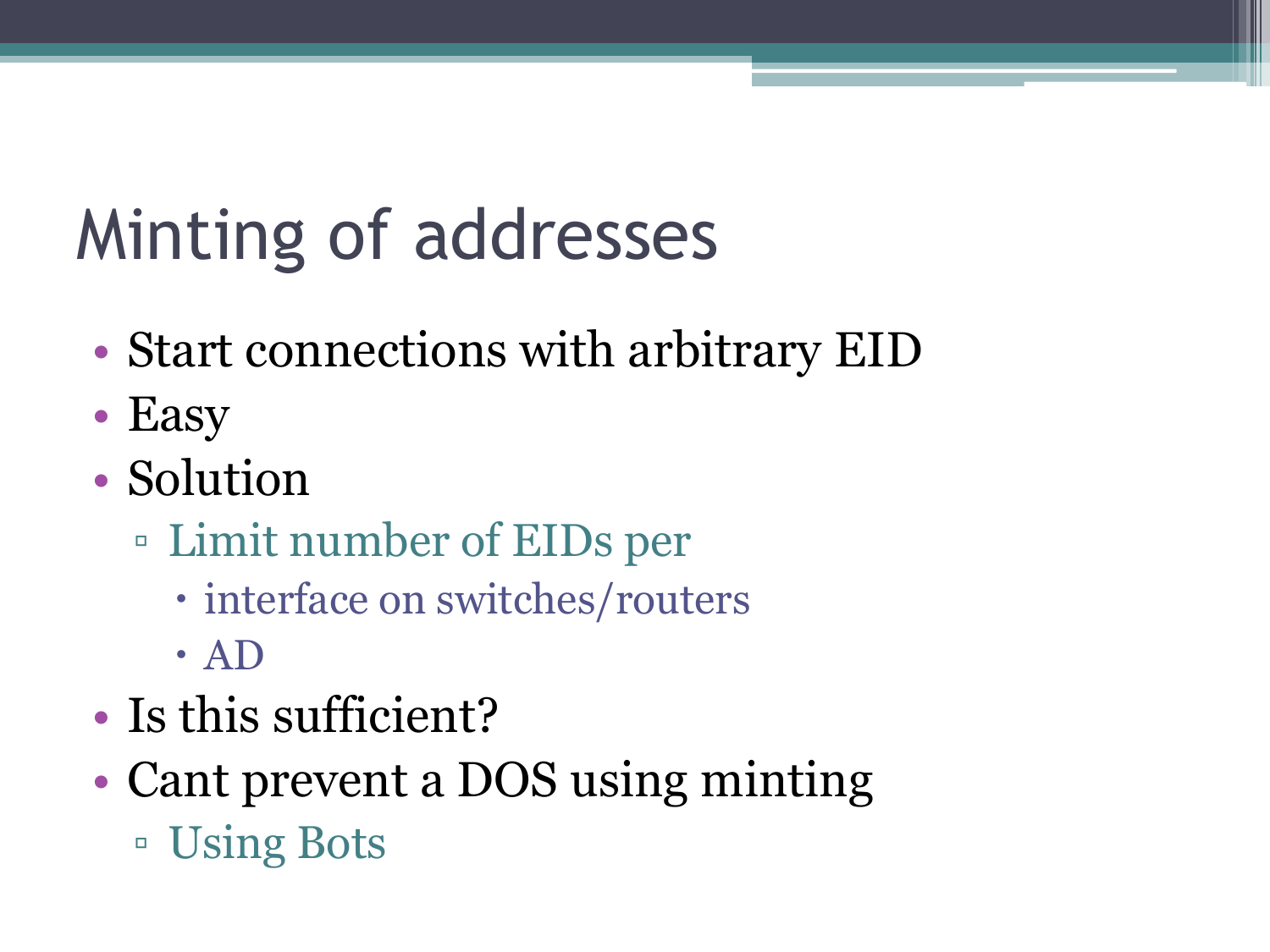### Shut-off Protocol

- Prevent DOS
- Use smart NIC
	- require physical access to modify the firmware
- cache packets sent
- Protects against replays



- Is this sufficient?
	- Flooding attacks with bot-nets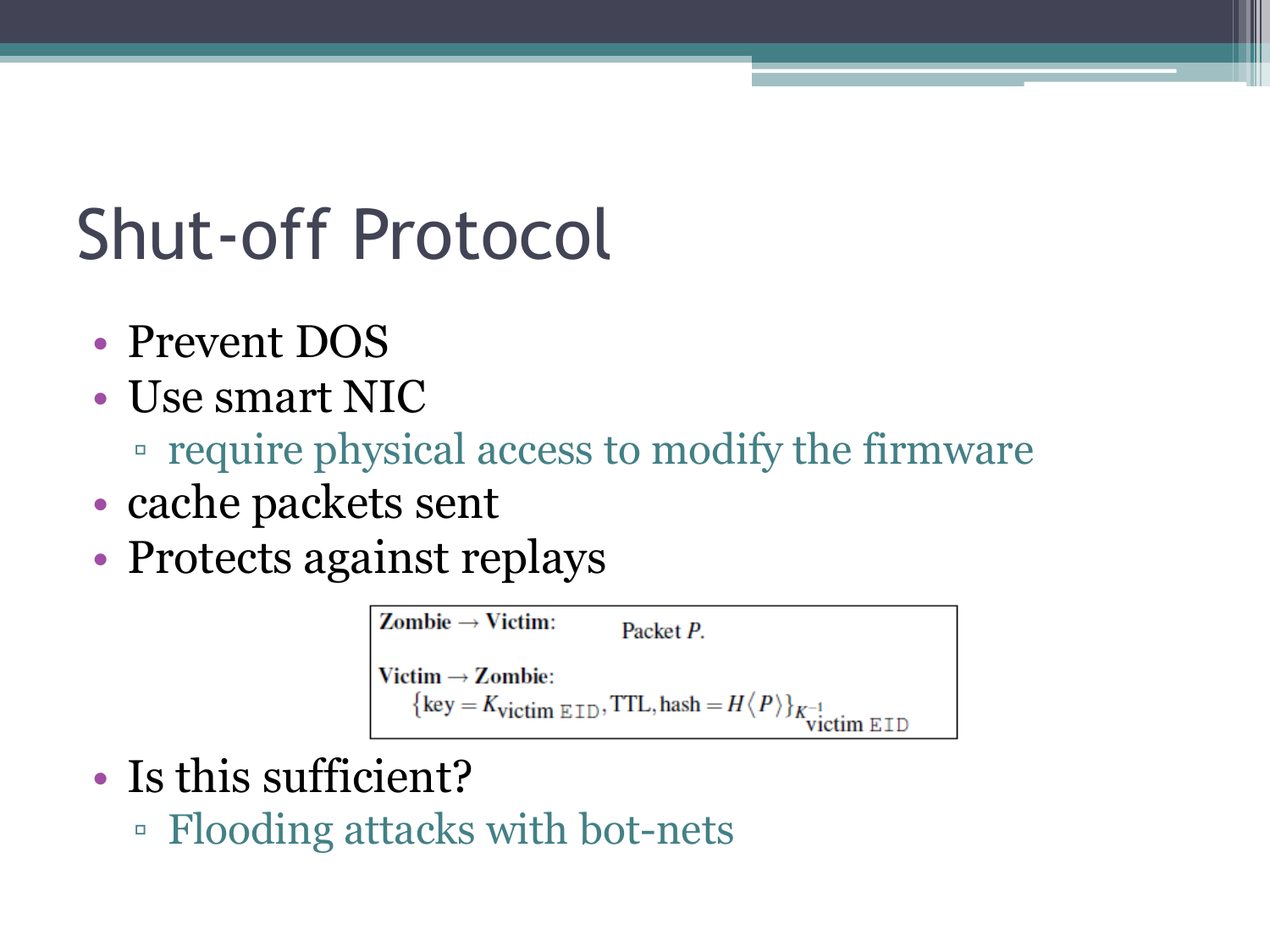# Key Management

- Discovery
	- DNS Secure
- Detect compromise
	- Use of global registries
		- Keys
		- Revoked Keys
		- Peerings
		- ADs of EID
		- First hop routes
- Dealing with compromise
	- Change DNS record, insert new key
- Will this work? Requires out of band techniques to fix